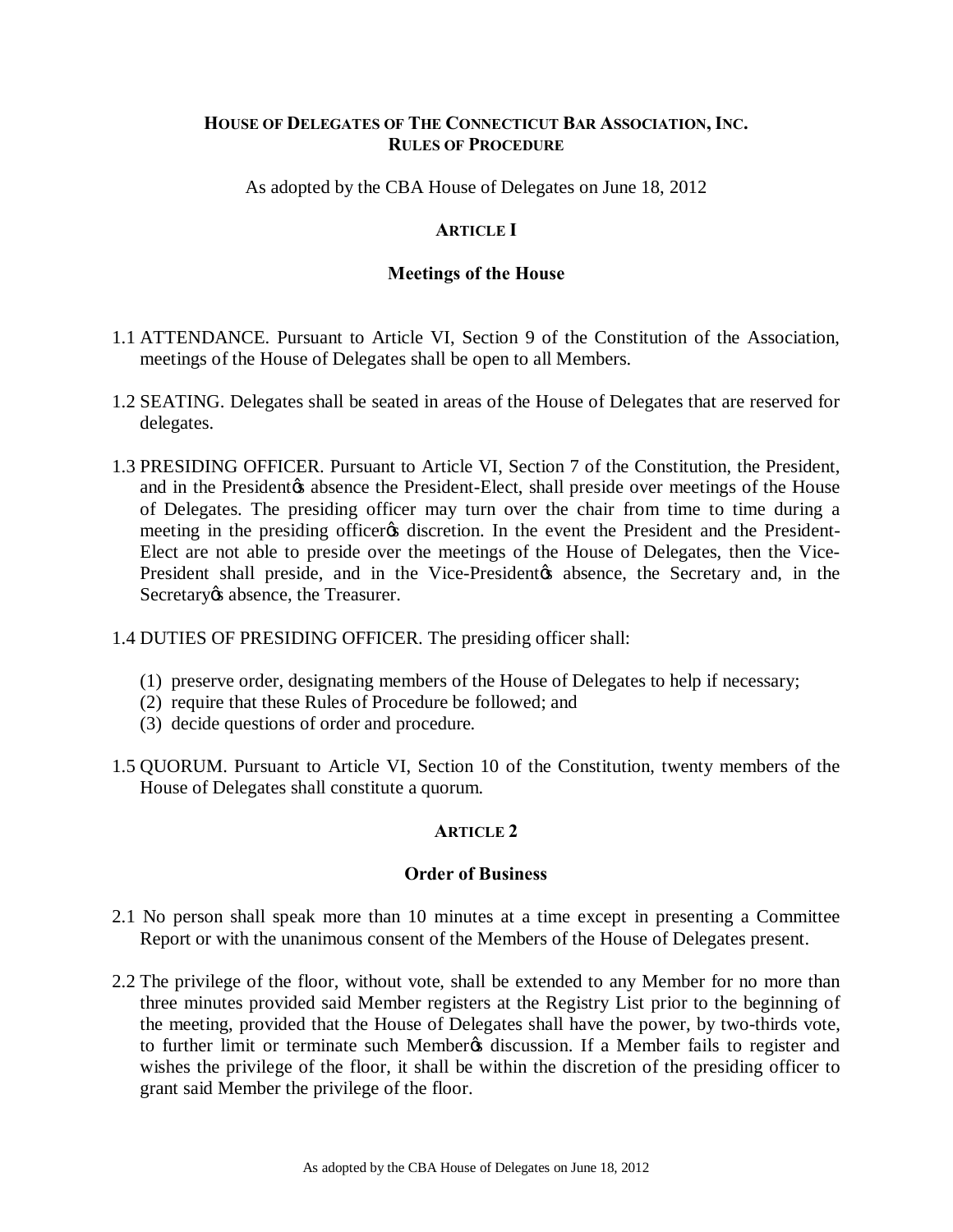2.3 Any Member of the House of Delegates may bring up on the calendar at any meeting of the House of Delegates any matter provided said member requests the item to be placed on the calendar at least 15 days before the scheduled meeting and files said request with the Secretary of the Association.

### **ARTICLE 3**

### **Reports and Resolutions**

- 3.1 REPORTS GENERALLY. The annual written report of a Section or Committee to the House of Delegates shall be brief and concise and must be submitted to the Secretary before the date set by the President. The report may be merely an informational one that contains a summary of activities or it may include recommendations for Association action.
- 3.2 SUMMARY. The proceedings of the House of Delegates and the Board of Governors shall be recorded and the minutes shall be prepared by the Secretary of the Association as soon as practicable after a meeting is adjourned. The summary of action shall be sent to each Member of the House of Delegates and the Board of Governors and the Chair of each Committee and Section of the Association.
- 3.3 NOTICES. All agendas for the House of Delegates and Board of Governors shall be posted on the Association<sub>os</sub> Web site at least three (3) business days before meetings thereof. As soon as practicable after any such meeting, an informal summary of actions taken therein shall be posted on the Association the Web site by the Secretary. As soon as practicable after their approval, any minutes of the meetings of the House of Delegates or Board of Governors shall be posted on the Association is Web site by the Secretary.
- 3.4 CONSENT CALENDAR. Resolutions and other action items that the Executive Committee determines are not likely to be opposed may be included on a consent calendar that shall be attached or incorporated into the meeting agenda. Consideration of the consent calendar must be made a special order and all items on it shall be moved for approval without debate. By written or electronic request of a Delegate received by the Secretary on or before 5:00 PM on the last business day before a meeting of the House of Delegates, any item on the consent calendar may be removed and made the subject of debate. Thereafter, only the President or presiding officer may remove an item from the consent calendar.

# **ARTICLE 4**

# **Voting**

- 4.1 VOICE VOTE. Voting shall be by voice vote or, if the presiding officer is in doubt, by standing vote.
- 4.2 ROLL CALL VOTE. A roll call shall be required if a roll call vote is required by 20 percent of the Members present and voting.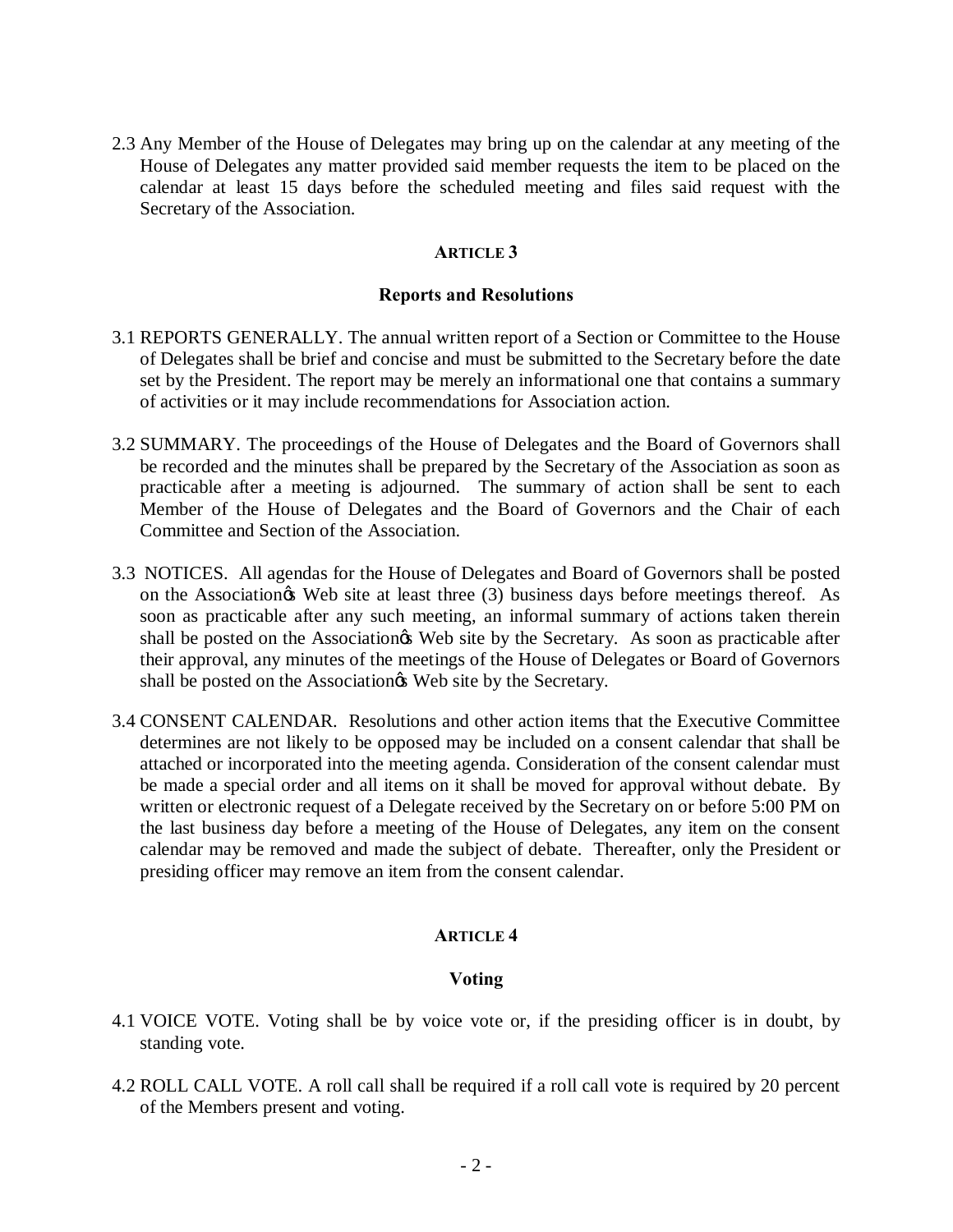# **ARTICLE 5**

### **Parliamentary Authority**

- 5.l PARLIAMENTARY AUTHORITY. Pursuant to Article VI, Section 6 of the Constitution, to the extent deemed appropriate by the presiding officer, all meetings shall be governed by *Robert's Rules of Order, Newly Revised*.
- 5.2 PARLIAMENTARIAN. The presiding officer at each meeting of the House of Delegates shall select the parliamentarian to advise the presiding officer.

### **ARTICLE 6**

#### **Amendment of Rules**

- 6.1 PROCEDURE. These Rules may be amended, adopted, or rescinded provided that the terms of the proposal shall be contained in the call of the meeting at least 10 days in advance of the meeting and that two-thirds of the Members present and voting shall concur.
- 6.2 CORRECTION. Upon the adoption of an amendment to these Rules, the Secretary may correct punctuation, grammar, or numbering when appropriate, if the correction does not change the meaning.

### **ARTICLE 7**

#### **Committees**

7.1 COMMITTEES. Committees of the House of Delegates shall be appointed by the President in such numbers of Members of the House of Delegates and for such purposes as the President may deem desirable or as the House of Delegates or these Rules may direct. Meetings of the Committees shall be at the call of the respective chair thereof.

# **Article 8 [TEXT AS ADOPTED ON NOVEMBER 6, 2006]**

#### **Amicus Briefs**

The filing of an *amicus curiae* brief will be authorized only on behalf of the CBA. Individual Sections or Committees of the CBA are not authorized to submit *amicus* briefs on their own behalf.

The issues to be addressed and the positions to be advanced in any such *amicus* brief must be consistent with the overall goals and the mission of the CBA, and involve (a) a matter of compelling public interest; or (b) a matter of particular significance to the practice of law, the legal profession, the legal system, or the administration of justice. Any such brief must be of the